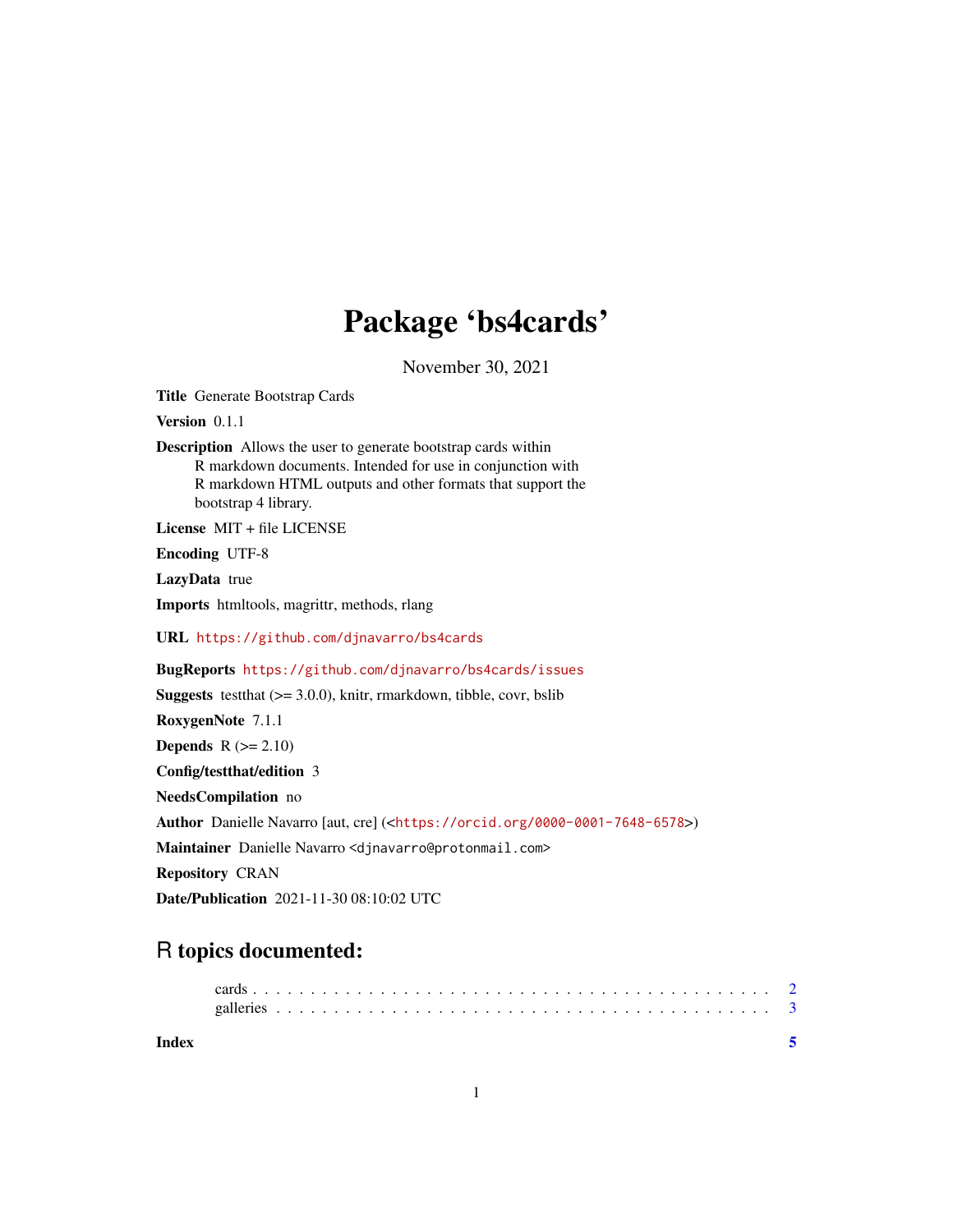<span id="page-1-0"></span>

#### Description

Builds a deck of bootstrap cards

#### Usage

```
cards(
  data,
  title = NULL,
  text = NULL,image = NULL,
  link = NULL,
  footer = NULL,
  header = NULL,
  tags = NULL,
  layout = "label-below",
  width = 3,
  spacing = 2,
  breakpoint = 4,
  label_colour = NULL,
  border_colour = NULL,
  border_width = 1,
  border_radius = 3
)
```
#### Arguments

| data         | Data frame                                                                     |
|--------------|--------------------------------------------------------------------------------|
| title        | Title for the card                                                             |
| text         | Text for the card                                                              |
| image        | Path to the card image.                                                        |
| link         | URL to link to from title and image                                            |
| footer       | Card footer                                                                    |
| header       | Card header                                                                    |
| tags         | Tags to be assigned to each card                                               |
| layout       | Card layout is a string, defaults to "label-below" (see details)               |
| width        | Card width is an integer between 1 and 5                                       |
| spacing      | Spacing between cards is an integer between 0 and 5                            |
| breakpoint   | Number between 1 and 5, controlling label size on horizontal and inset layouts |
| label_colour | Colour applied to the card label (if NULL, colour inherits)                    |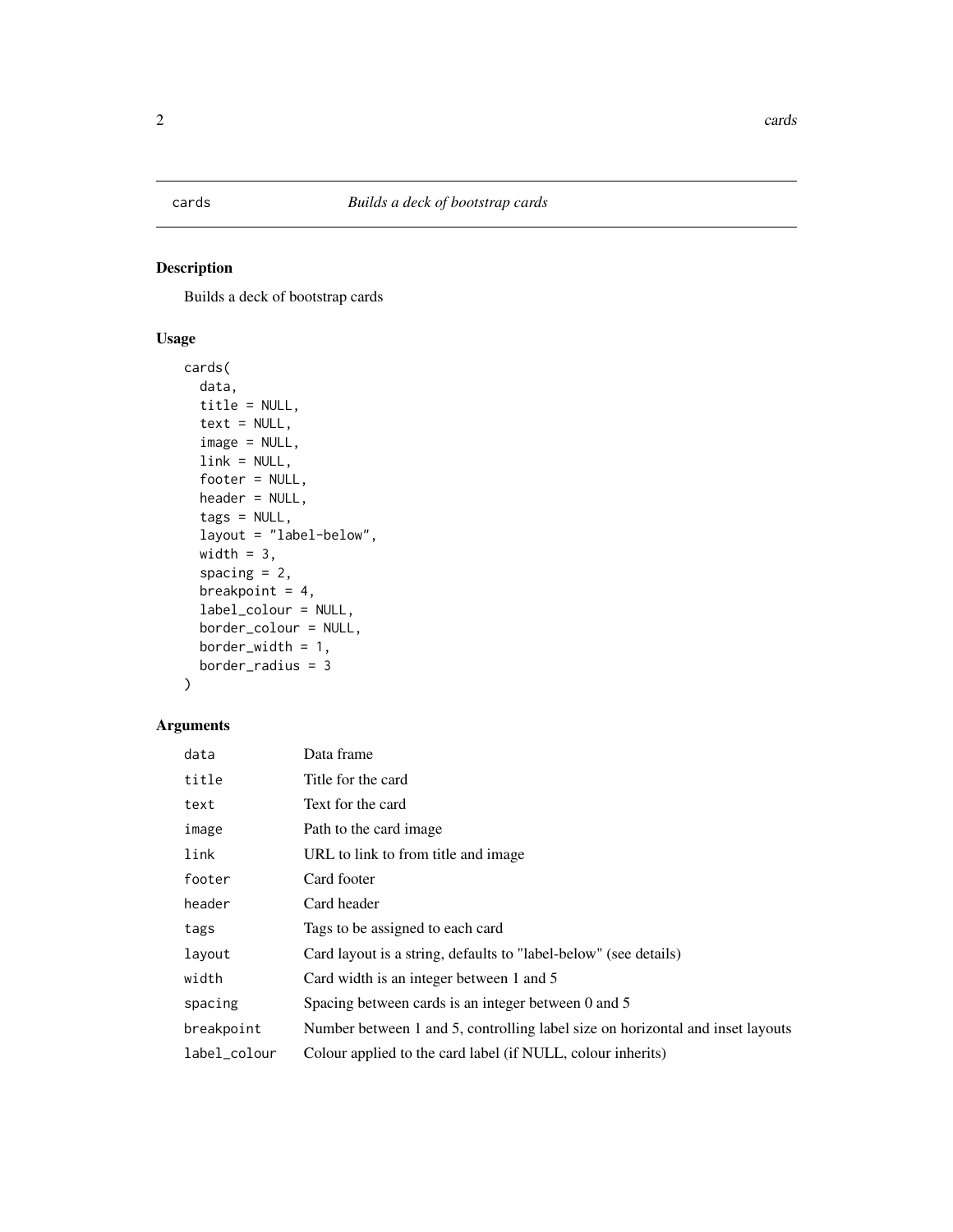#### <span id="page-2-0"></span>galleries 3

|              | border_colour Colour applied to the card border (if NULL, colour inherits)     |
|--------------|--------------------------------------------------------------------------------|
| border width | Width of card border is an integer between 0 and 5                             |
|              | border_radius Amount of rounding on card corners is an integer between 0 and 5 |

#### Details

This function constructs the HTML necessary to specify a deck of bootstrap 4 cards suitable for inclusion within an R markdown document. It takes a data frame as the first argument, with one row for each card to be generated.

Cards are specified using the title, text, image, link, footer, header, and tags arguments. These arguments take expressions to be evaluated using the user-supplied data, and should evaluate to character vectors that have length 1 or the same number of rows as data.

The layout argument is a single character string specifying the layout of the cards: possible values are "label-below" (the default), "label-above", "label-left", "label-right", "label-only", "imageonly", "inset-top", "inset-bottom".

The width, spacing, breakpoint, border\_width, and border\_radius arguments all take integer inputs specifying the visual appearance of the cards. Allowed values range from 0 to 5, except for width and breakpoint which cannot be 0. The other two arguments label\_colour and border\_colour take a single string specifying colours of the relevant parts of the card.

#### Value

A "shiny.tag" object containing the HTML for the card deck

#### Examples

```
## Not run:
galleries %>%
 cards(
   title = long_name,
    text = blurb,image = image_url,
   link = gallery_url
 )
## End(Not run)
```
galleries *Generative art galleries*

#### Description

A dataset containing information describing several galleries of generative art created in R.

#### Usage

galleries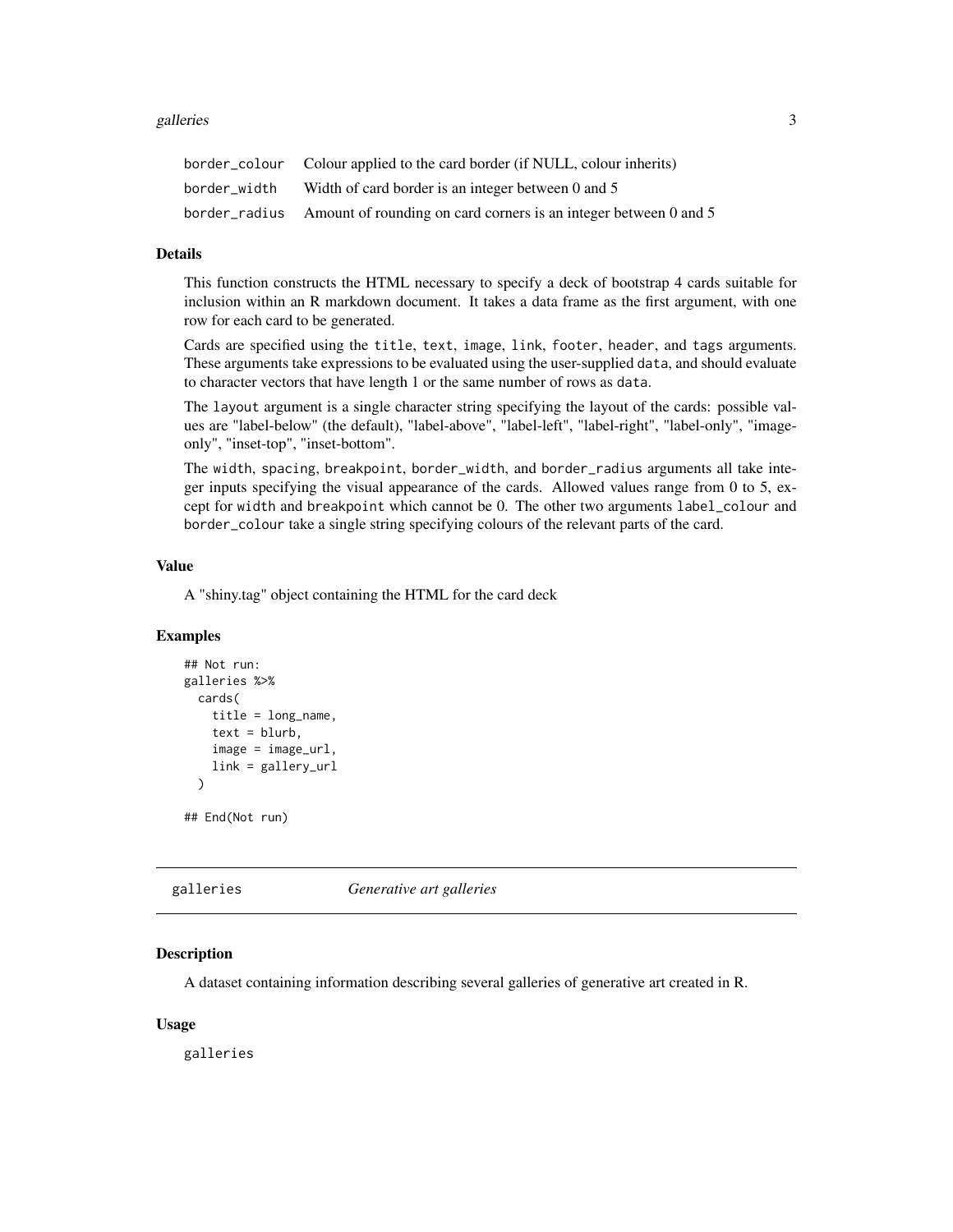#### 4 galleries

#### Format

A tibble with 7 rows and 5 variables:

long\_name full name of the gallery short\_name compact name of the gallery date date on which the gallery was posted blurb brief description of the gallery paintbrushes names of R packages used to generate the art image\_url location of the gallery thumbnail image gallery\_url location of the gallery homepage

#### Source

<https://art.djnavarro.net/>